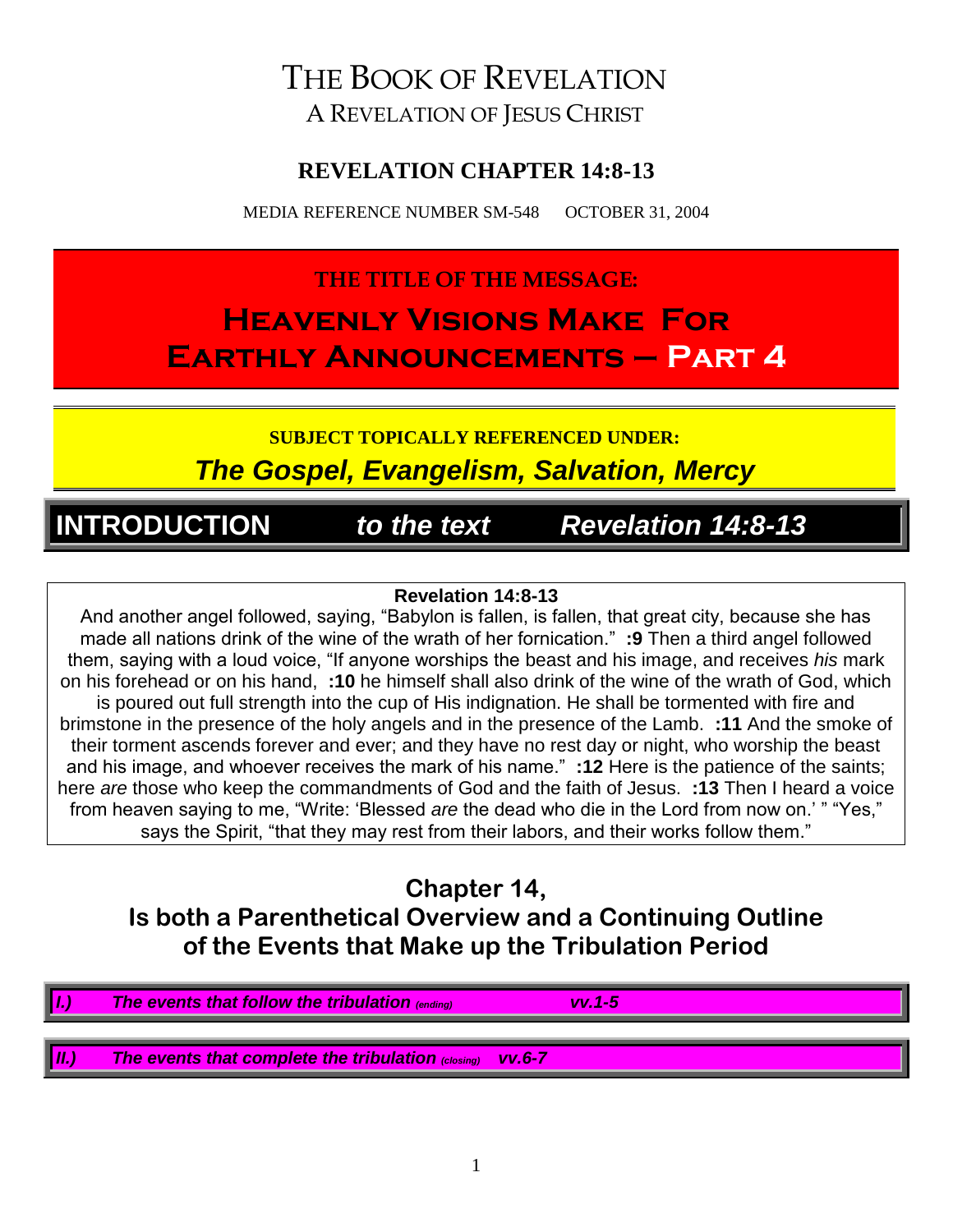*III.) The events that make up the tribulation (consisting) v.8-13*

Why will there be a Global, Worldwide Tribulation That will Engulf All of Mankind, Why?

> What will be the Justification of This Horrific Eternal Punishment!

> > One Word = *Rejection!*

**Matthew 23:37**

"O Jerusalem, Jerusalem, the one who kills the prophets and stones those who are sent to her! How often I wanted to gather your children together, as a hen gathers her chicks under *her* wings, *but you were not willing! = Rejection!*

> *#1 Mankind's Rejection of God's Rule*

*#2 Mankind's Rejection of God's Will*

*#3 Mankind's Rejection of God's Son*

*#4 Mankind's Rejection of God's Word*

Student of the Bible, Understand This...

Understanding the Future Events of the Bible, We Must Recognize Two (2) Very Important Divisions...

There is God's Dealings with The Gentile Nations of the World

And There is God's Dealings with the Nation of Israel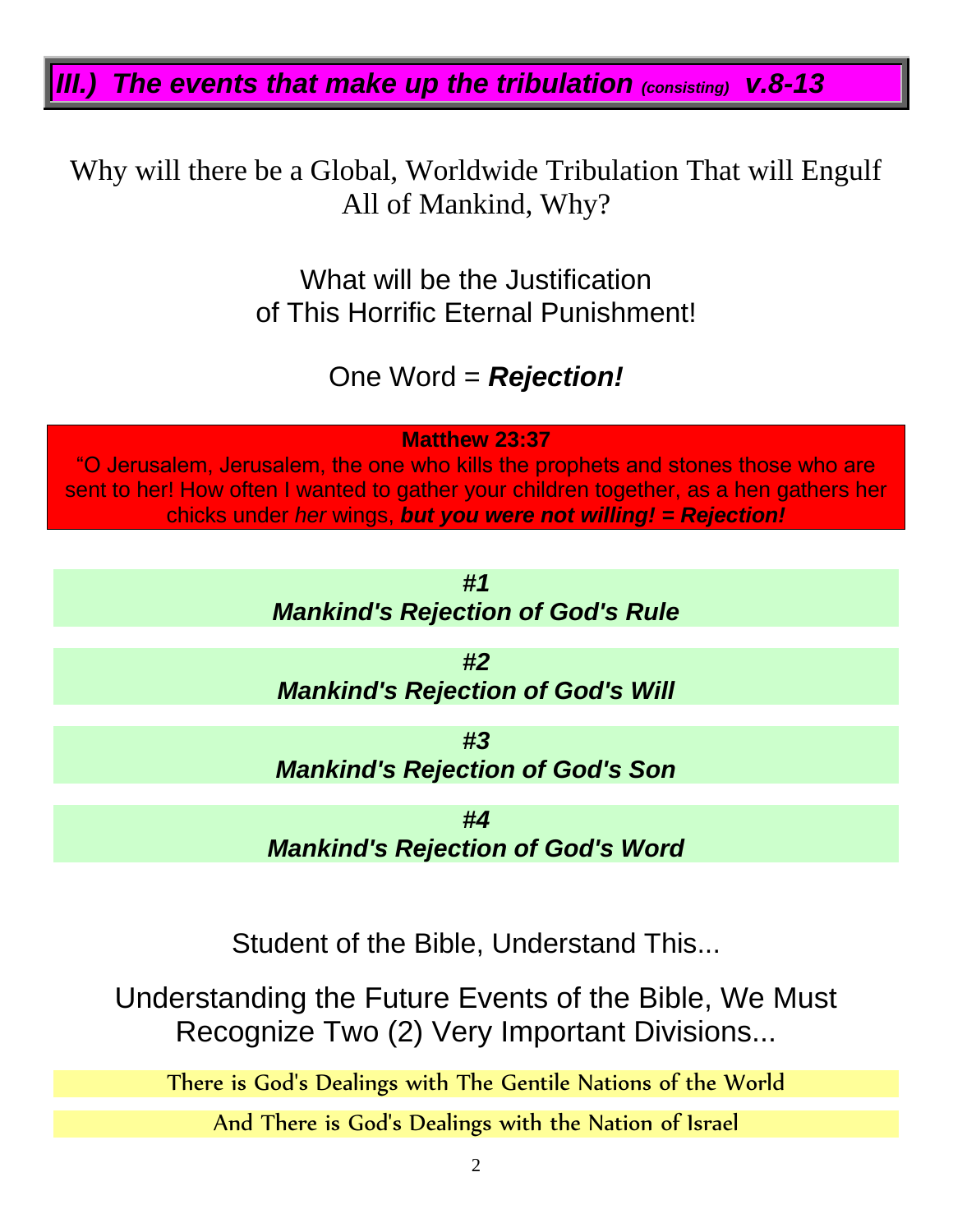#### **Daniel 9:24-27**

"**Seventy weeks** *(or seventy sets of seven or 490)* **are determined For your people**  *(the Jews)* **and for your holy city,** *(Jerusalem)* **To finish the transgression,** *(at the cross)* **To make an end of sins,** *(at the cross)* **To make reconciliation for iniquity,**  *(at the cross)* **To bring in everlasting righteousness,** *(the millennial reign)* **To seal up vision and prophecy,** *(fulfillment of scripture)* **...And to anoint the Most Holy.**  *(the ushering in of eternity)* **:25 "Know therefore and understand,** *That* **from the going forth of the command To restore and build Jerusalem** *(march 14, 445 b.c.)* **Until Messiah the Prince,** *(april 6, 32 a.d.) There shall be* **seven weeks** *(seven sets of seven or 49)* **and sixty-two weeks;** *(sixty two sets of seven or 434)* **The street shall be built again, and the wall, Even in troublesome times. :26 "And** (but) **after the sixty-two weeks** *(sixty two sets of seven or 434)* **the Messiah shall be cut off, but not for Himself; And the people of the prince who is to come Shall destroy the city and the sanctuary. The end of it** *shall be* **with a flood, And till the end of the war desolations are determined. :27 Then he shall confirm a covenant with many for one week;** *(one set of seven or 7)* **But in the middle of the week** *(times, time and a half of time or 3½ or 42 months)* **He shall bring an end to sacrifice and offering. And on the wing of abominations shall be one who makes desolate, Even until the consummation, which is determined, Is poured out on the desolate."**

### Verse 24 - The Determination must equal 490

**Phase One** of the Determination is in Verse  $25 = 7$  weeks or seven sets of seven = 49 years **Phase Two** of the Determination is in Verse  $25 = 62$  weeks or sixty two sets of seven = 434 years

 ${Adding Phase One (49 years) + to Phase Two (434 years) = 483 years)}$ 

**Phase Three** of the Determination is in Verse  $26 = at$  the end of **Phase Two** or the 483<sup>rd</sup> year the Messiah is Introduced to Israel.

**Phase Four** of the Determination is in Verse  $27 = 1$  week or one seven  $= 7$ 

49+434= 483+7=490 = Daniel 9 Verses 24-27 From March 14th. 445b.c. to April 6th. 32a.d. or 173,880 days

From The Day Nehemiah was Granted Permission to Rebuild Jerusalem to the Day Jesus was Greeted as Israel's King on Palm Sunday was... 173,880 days!

The Clocked Stopped when Israel Rejected Jesus and Then Crucified Him. That was during the 483<sup>rd</sup> year of Daniel's Prophecy....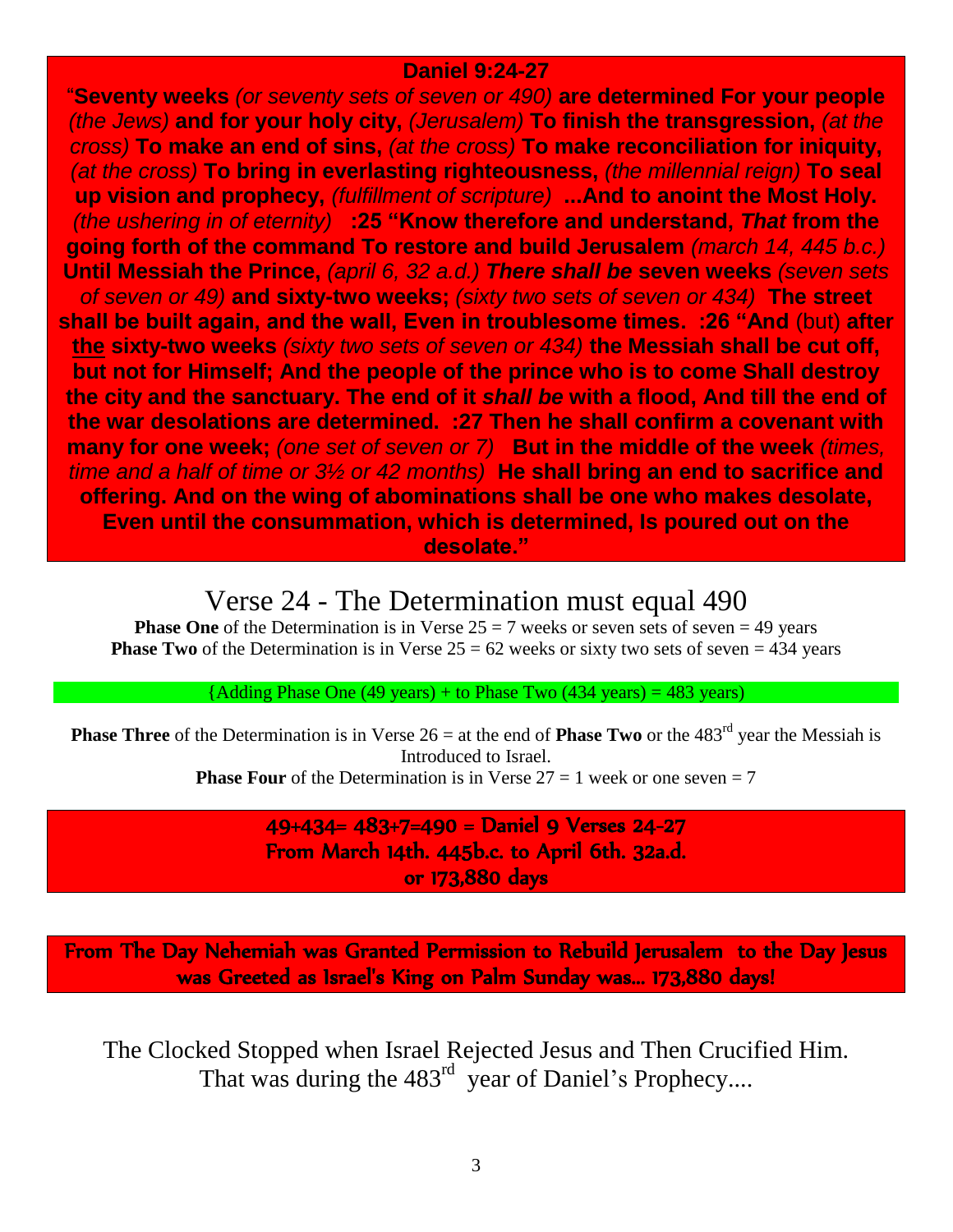What's That Got to Do With Me?

While You and I Sit Here, Right Now...

The World is being Aligned for the Last (7 Year Period) to be Fulfilled....

The Last Seven years That will Make up the Promised Prophecies of the

(490 Years).

The Tribulation Period is That Last Week, That "7"

That is Why Israel is the Key to Bible Prophecy and Had to Come Back into Existence as a Nation Before Christ Returns

*III.) The events that make up the tribulation (consisting) v.8-13*

*1* **Choice - everyone has the right to choose wrong v.8-11** 

### **Revelation 14:8-11**

And another angel followed, saying, "Babylon is fallen, is fallen, that great city, because she has made all nations drink of the wine of the wrath of her fornication." **:9** Then a third angel followed them, saying with a loud voice, "If anyone worships the beast and his image, and receives *his* mark on his forehead or on his hand, **:10** he himself shall also drink of the wine of the wrath of God, which is poured out full strength into the cup of His indignation. He shall be tormented with fire and brimstone in the presence of the holy angels and in the presence of the Lamb. **:11** And the smoke of their torment ascends forever and ever; and they have no rest day or night, who worship the beast and his image, and whoever receives the mark of his name.

# Define The Babylon(s)

Its Many Things - But Ultimately The Religious/Commercial System That Brings Down this World.

> "because she has made all nations drink of the wine of the wrath of *her fornication*."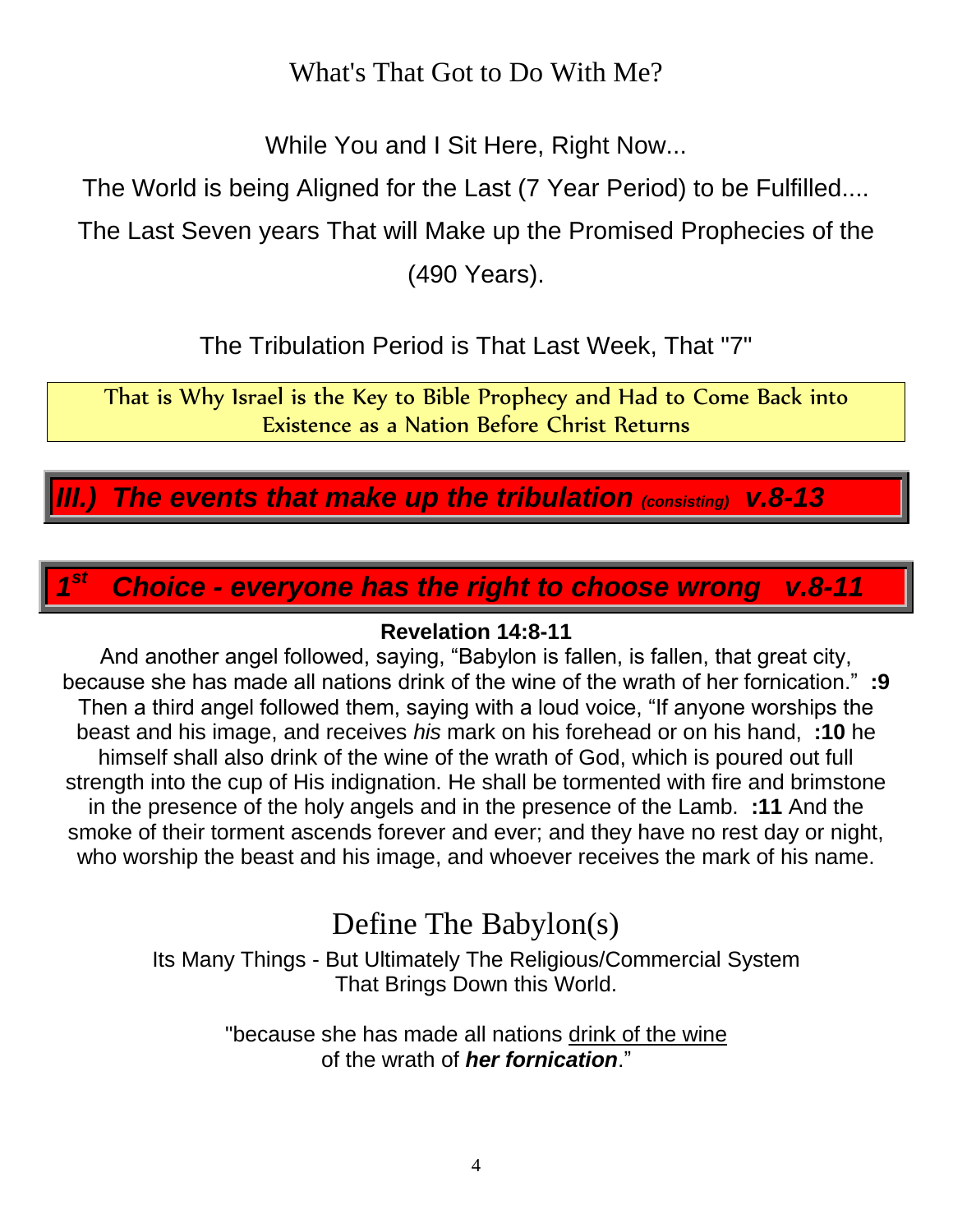**:9** Then a third angel followed them, saying with a loud voice, *"If anyone* worships the beast and his image, and receives *his* mark on his forehead or on his hand, **:10** he himself shall also drink of the wine of *the wrath of God*, which is poured out full strength into the cup of His indignation. *He shall be tormented with fire and brimstone in the presence of the holy angels and in the presence of the Lamb.*

*"He shall be tormented with fire and brimstone in the presence of the holy angels and in the presence of the Lamb."*

The Cost of **Rejecting** God's Salvation **Warrants** Eternal Punishment

#### **Luke 16:19-31**

"There was a rich man who was dressed in purple and fine linen and lived in luxury every day. **:20** At his gate was laid a beggar named Lazarus, covered with sores **:21** and longing to eat what fell from the rich man's table. Even the dogs came and licked his sores. **:22** "The time came when the beggar died and the angels carried him to Abraham's side. The rich man also died and was buried. **:23** In hell, where he was in torment, he looked up and saw Abraham far away, with Lazarus by his side. **:24** So he called to him, 'Father Abraham, have pity on me and send Lazarus to dip the tip of his finger in water and cool my tongue, because I am in agony in this fire.' **:25** "But Abraham replied, 'Son, remember that in your lifetime you received your good things, while Lazarus received bad things, but now he is comforted here and you are in agony. **:26** And besides all this, between us and you a great chasm has been fixed, so that those who want to go from here to you cannot, nor can anyone cross over from there to us.' **:27** "He answered, 'Then I beg you, father, send Lazarus to my father's house, **:28** for I have five brothers. Let him warn them, so that they will not also come to this place of torment.' **:29** "Abraham replied, 'They have Moses and the Prophets; let them listen to them.' **:30** "'No, father Abraham,' he said, 'but if someone from the dead goes to them, they will repent.' **:31** "He said to him, 'If they do not listen to Moses and the Prophets, they will not be convinced even if someone rises from the dead.'"

# *Verse 11*

**:11** And the smoke of *their torment ascends forever and ever; and they have no rest day or night*, who worship the beast and his image, and whoever receives the mark of his name

> Hell is a Real, Forever, Spiritual Experience; And Strange Thing is - - Hell is a Choice.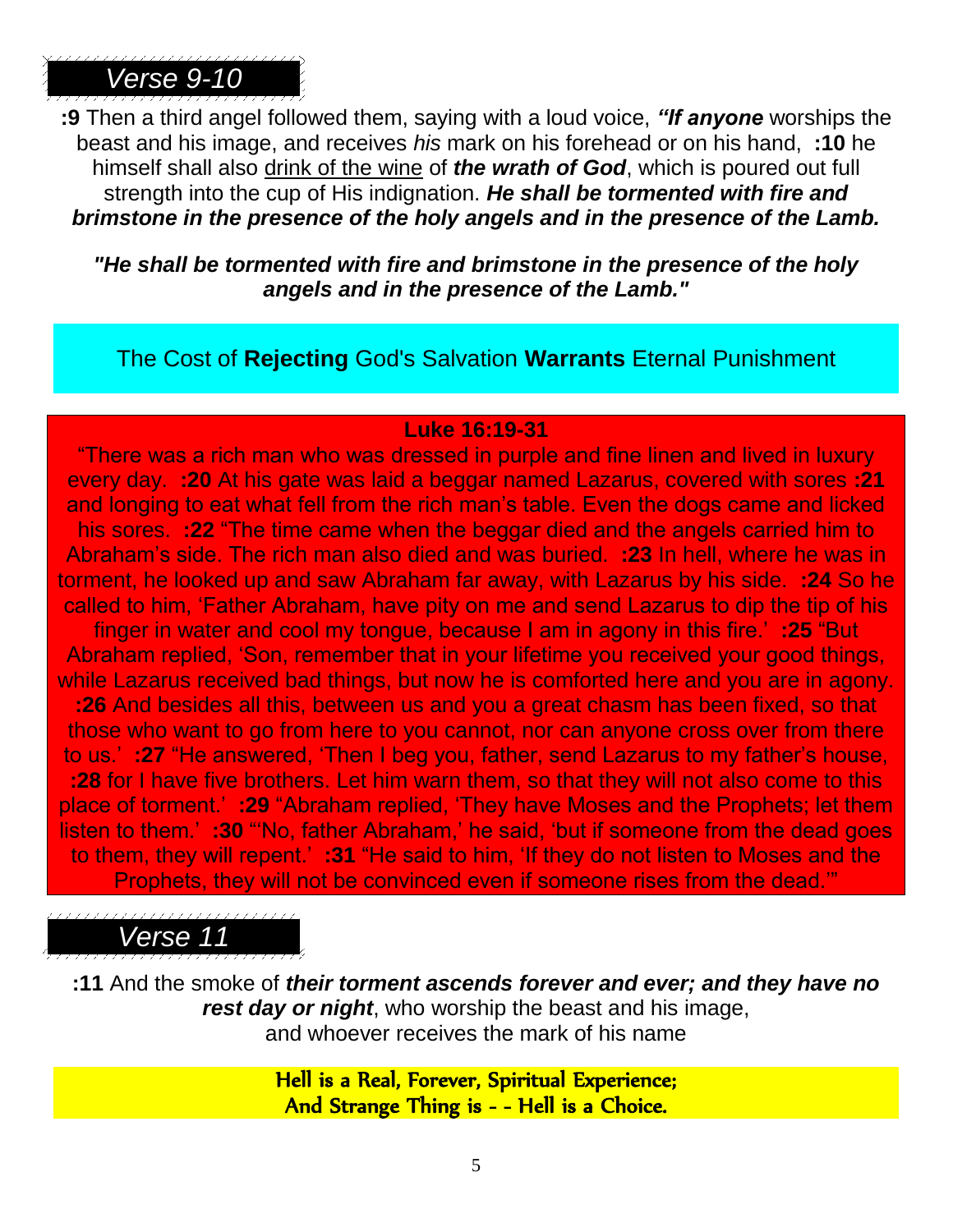# *The events that make up the tribulation*

#### *2 Choice - everyone has the right to choose right v.12-13*

Here is the patience of the saints; here *are* those who keep the commandments of God and the faith of Jesus. **:13** Then I heard a voice from heaven saying to me, "Write: 'Blessed *are* the dead who die in the Lord from now on.' " "Yes," says the Spirit, "that they may rest from their labors, and their works follow them."

# *Verse 12*

Here is the patience of the saints; here *are* those who keep the commandments of God and the faith of Jesus.

patience grk 5281 **hupomone,** *hoop-om-on-ay* cheerfulness or hopefulness. the "good-will" endurance, the waiting (waiting with a joyfully end in sight)

### The Waiting; it's Worth it! The commandments; stay clear of this world! The Faith; Jesus is our Hope!

*Verse 13*

Then I heard a voice from heaven saying to me, "Write: 'Blessed *are* the dead who die in the Lord from now on.' " "Yes," says the *(Holy)* Spirit, "that they may rest from their labors, and their works follow them."

# This is an Amazing Verse!

Here we have The voice from heaven - no doubt that this is the voice of Almighty God

"Blessed *are* the dead who die in the Lord from now on."

# Then we hear a resounding...

"Yes," "that they may rest from their labors, and their works follow them." (Says the Holy Spirit,)

# The Holy Spirit Himself Comments

Notice that it is in Regard to Labor (sufferings) and Works (deeds)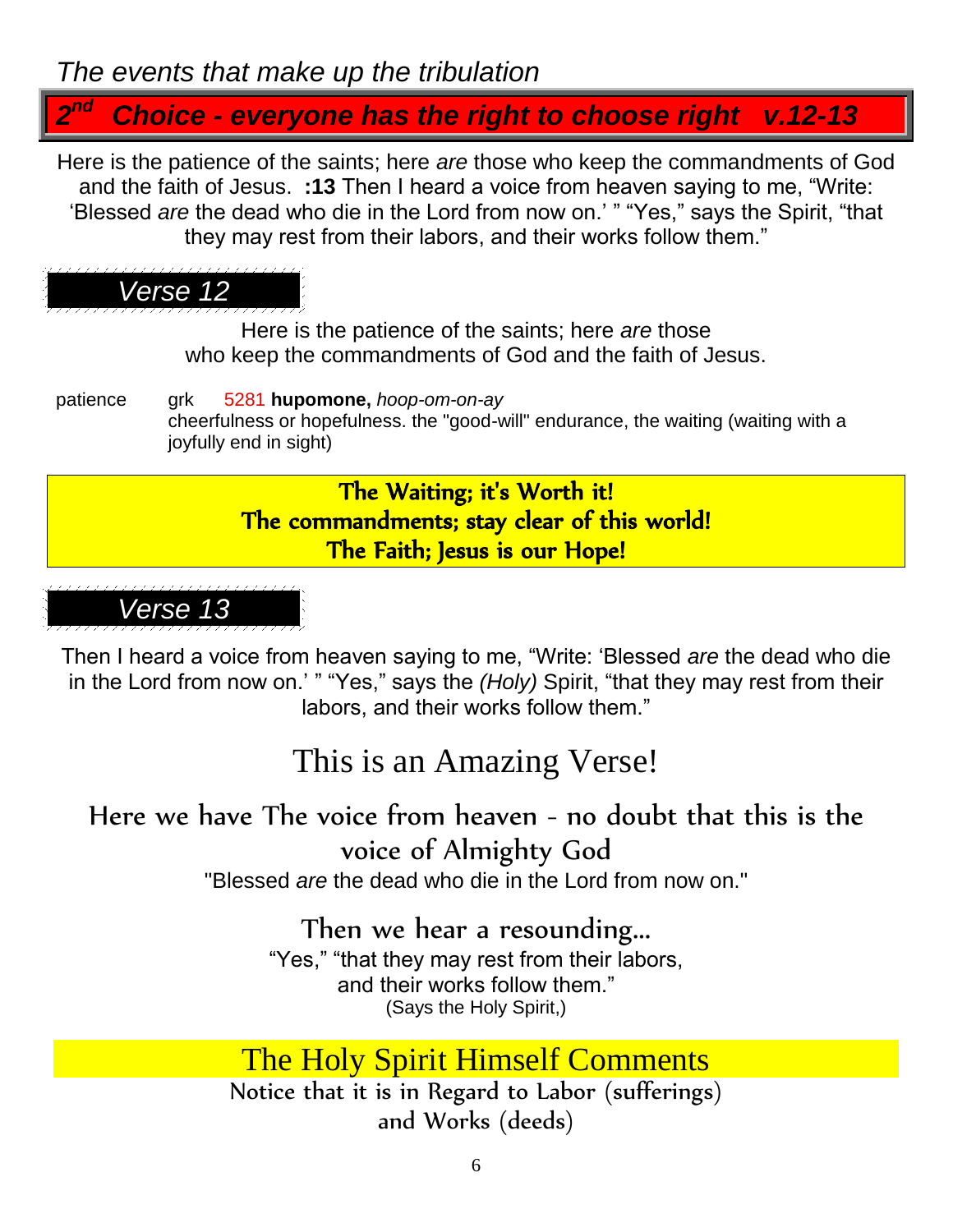# A Spirit-Filled Life will Produce Biblical Fruit. The Fruit of the Spirit is the Production of Biblical Works

### **John 15:15-16**

No longer do I call you servants, for a servant does not know what his master is doing; but I have called you friends, for all things that I heard from My Father I have made known to you. **:16** You did not choose Me, but I chose you and appointed you that you should go and bear fruit, and *that* your fruit should remain, that whatever you ask the Father in My name He may give you.

#### **John 15:8**

By this My Father is glorified, that you bear much fruit; so you will be My disciples.

### **John 15:1-2**

I am the true vine, and my Father is the husbandman. **:2** Every branch in me that beareth not fruit he taketh away: and every branch that beareth fruit, he purgeth it, that it may bring forth more fruit.

### **John 15:4-5**

Abide in Me, and I in you. As the branch cannot bear fruit of itself, unless it abides in the vine, neither can you, unless you abide in Me. **:5** "I am the vine, you *are* the branches. He who abides in Me, and I in him, bears much fruit; for without Me you can do nothing.

### **Galatians 5:22-23,25**

But the fruit (that which is natural) of the Spirit is love (verb), joy, peace, longsuffering, kindness, goodness, faithfulness, **:23** gentleness, self-control. Against such there is no law., **:25** If we live in the Spirit, let us also walk in the Spirit.

### **Matthew 7:16**

You will know them by their fruits.

### **Colossians 1:4-6**

because we have heard of your faith in Christ Jesus and of the love you have for all the saints — **:5** the faith and love that spring from the hope that is stored up for you in heaven and that you have already heard about in the word of truth, the gospel **:6** that has come to you. All over the world this gospel is bearing fruit and growing, just as it has been doing among you since the day you heard it and understood God's grace in all its truth.

### **Ephesians 5:8-10**

For you were once darkness, but now *you are* light in the Lord. Walk as children of light **:9** (for the fruit of the Spirit *is* in all goodness, righteousness, and truth), **:10** finding out what is acceptable to the Lord.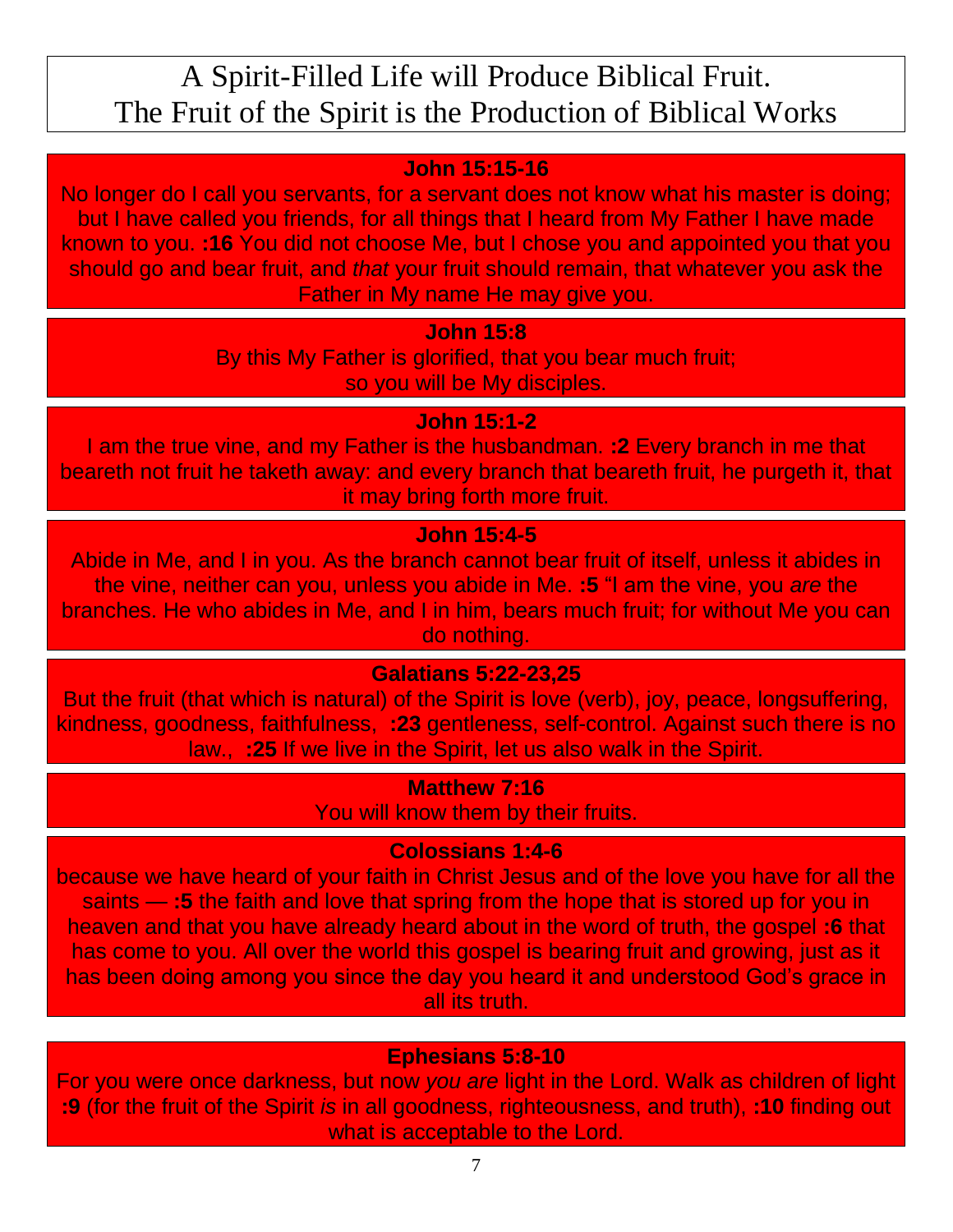**Romans 6:22-23**

But now having been set free from sin, and having become slaves of God, you have your fruit to holiness, and the end, everlasting life. **:23** For the wages of sin *is* death, but the gift of God *is* eternal life in Christ Jesus our Lord.

There Is An Expert Witnessregarding our lives that will testify  $=$  the Holy Spirit!

It is the Holy Spirit that **commissions** our lives to the work that God has called us to do.

It is the Holy Spirit that **empowers** us to do the work that God has called us to do

#### **Acts 1:4-8**

And being assembled together with *them,* He commanded them not to depart from Jerusalem, but to wait for the Promise of the Father, "which," *He said,* "you have heard from Me; **:5** for John truly baptized with water, but you shall be baptized with the Holy Spirit not many days from now." **:6** Therefore, when they had come together, they asked Him, saying, "Lord, will You at this time restore the kingdom to Israel?" **:7** And He said to them, "It is not for you to know times or seasons which the Father has put in His own authority. **:8** But you shall receive power when the Holy Spirit has come upon you; and you shall be witnesses to Me in Jerusalem, and in all Judea and Samaria, and to the end of the earth."

#### **Zechariah 4:6**

So he answered and said to me: "This *is* the word of the LORD to Zerubbabel: 'Not by might nor by power, but by My Spirit,' Says the LORD of hosts.

It is the Holy Spirit that **guides us** to the work that God has called us to do